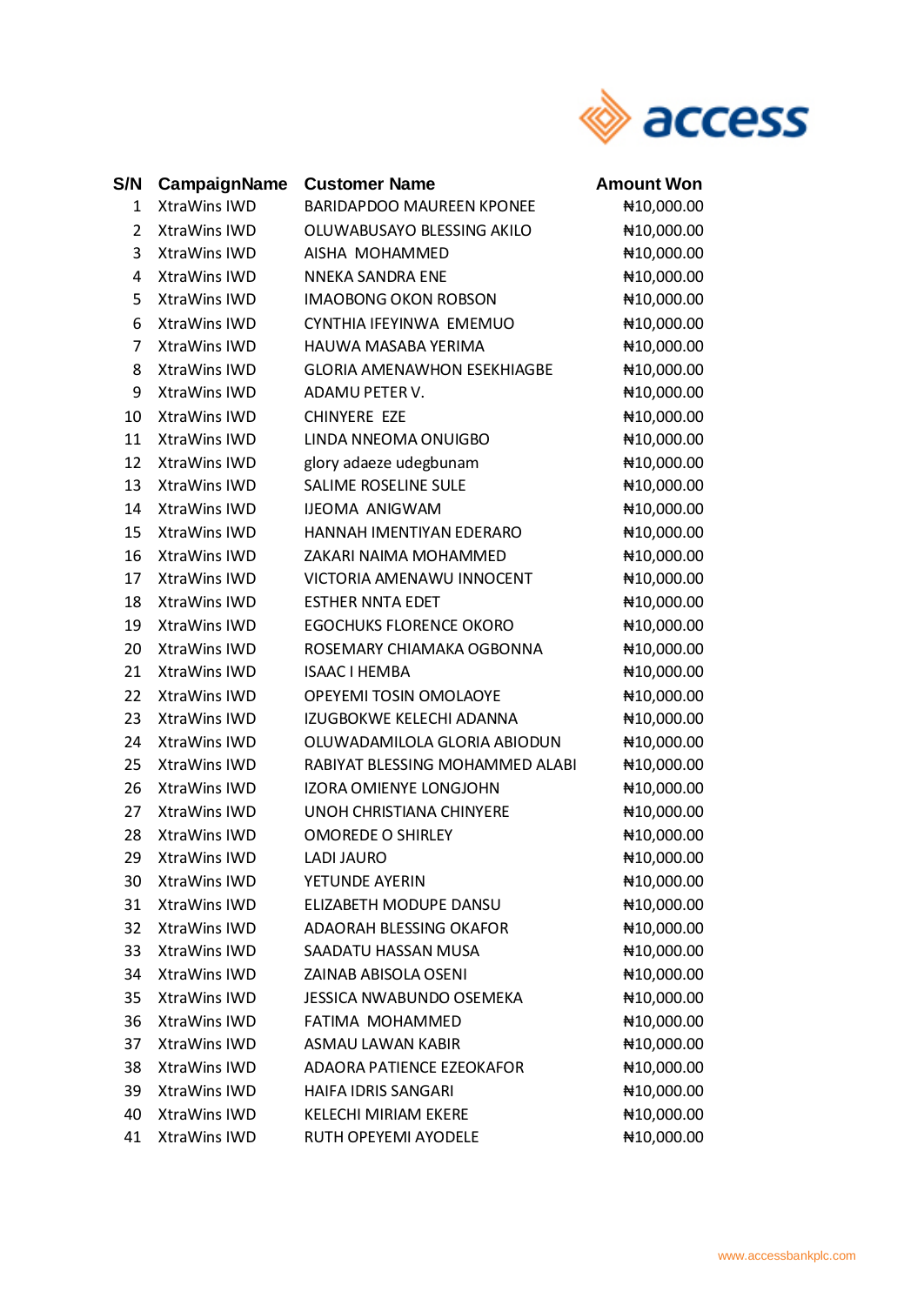

| 42 | XtraWins IWD        | <b>BASIRAT A ADEMOLA</b>          | ₦10,000.00 |
|----|---------------------|-----------------------------------|------------|
| 43 | XtraWins IWD        | <b>JENNIFER UZOR</b>              | ₦10,000.00 |
| 44 | XtraWins IWD        | MARYAM ALI                        | ₦10,000.00 |
| 45 | XtraWins IWD        | <b>FIDELIS FAITH AMAKA</b>        | ₦10,000.00 |
| 46 | XtraWins IWD        | Olawunmi Iyanu Ilori              | ₦10,000.00 |
| 47 | XtraWins IWD        | <b>GLORY EGHEHUAN ENI</b>         | ₦10,000.00 |
| 48 | XtraWins IWD        | <b>GOSPEL OGORCHUKWU EDOBOR</b>   | ₦10,000.00 |
| 49 | XtraWins IWD        | CHINEZE JUDITH ODUNZE             | ₦10,000.00 |
| 50 | XtraWins IWD        | AISHAT ABIODUN AKANBI             | ₦10,000.00 |
| 51 | XtraWins IWD        | OKOYE JOY MARY ANN                | ₦10,000.00 |
| 52 | XtraWins IWD        | TAIWO ABOLADE OWOLEWA             | ₦10,000.00 |
| 53 | XtraWins IWD        | OYINKANSOLA MARIAM TOBUN          | ₦10,000.00 |
| 54 | XtraWins IWD        | <b>ENO - AKPAN</b>                | ₦10,000.00 |
| 55 | <b>XtraWins IWD</b> | <b>EDET EYOH EDIDIONG</b>         | ₦10,000.00 |
| 56 | XtraWins IWD        | <b>AGHIMIEN VICTORIA E</b>        | ₦10,000.00 |
| 57 | XtraWins IWD        | HOPE CHIADIKA OKECHUKWU           | ₦10,000.00 |
| 58 | XtraWins IWD        | EFFANGA, THERESA EDEM             | ₦10,000.00 |
| 59 | <b>XtraWins IWD</b> | MERRY GOODHEAD UMENWOR            | ₦10,000.00 |
| 60 | XtraWins IWD        | DEBORAH OLUWATITOMI OLUSANU       | ₦10,000.00 |
| 61 | XtraWins IWD        | EBUBECHI JACINTHA OGBONNA         | ₦10,000.00 |
| 62 | XtraWins IWD        | CHIAZOR NWANNEKA ONWUEGBUSI       | ₦10,000.00 |
| 63 | XtraWins IWD        | DUROJAIYE VICTORIA                | ₦10,000.00 |
| 64 | XtraWins IWD        | VICTORIA DAMILOLA OLUYOMI         | ₦10,000.00 |
| 65 | <b>XtraWins IWD</b> | <b>JIMOH OLANIKE LA</b>           | ₦10,000.00 |
| 66 | XtraWins IWD        | ULOAKU NZUBECHI AMADI             | ₦10,000.00 |
| 67 | XtraWins IWD        | BLESSING ABIEYUWA OMOKARO         | ₦10,000.00 |
| 68 | XtraWins IWD        | <b>TANAMI REBECCA HACKSON</b>     | ₦10,000.00 |
| 69 | <b>XtraWins IWD</b> | JENNIFER CHITURU ATAKO            | ₦10,000.00 |
| 70 | XtraWins IWD        | MARY OLUWATOFUNMI JAMES           | ₦10,000.00 |
| 71 | <b>XtraWins IWD</b> | NNEKA BRIDGET UMEAYO              | ₦10,000.00 |
| 72 | XtraWins IWD        | MOHAMMED MARYAM NIYILOLA          | ₦10,000.00 |
| 73 | XtraWins IWD        | <b>SUSUCI JAMES</b>               | ₦10,000.00 |
| 74 | XtraWins IWD        | <b>BASHIRAT ADERAYO BAMIGBOYE</b> | ₦10,000.00 |
| 75 | XtraWins IWD        | <b>DIVINE PETER</b>               | ₦10,000.00 |
| 76 | XtraWins IWD        | NGOZI JULIE ENUNWA                | ₦10,000.00 |
| 77 | XtraWins IWD        | <b>ENE BLESSING PAUL</b>          | ₦10,000.00 |
| 78 | XtraWins IWD        | <b>BELLO FATIMAH TEMITOPE</b>     | ₦10,000.00 |
| 79 | XtraWins IWD        | <b>ERDOO STEPHANIE HEMEN</b>      | ₦10,000.00 |
| 80 | XtraWins IWD        | ANI AMANDA                        | ₦10,000.00 |
| 81 | XtraWins IWD        | <b>JOY HENRY</b>                  | ₦10,000.00 |
| 82 | XtraWins IWD        | OLUWATOSIN DEBORAH ADEGOKE        | ₦10,000.00 |
| 83 | XtraWins IWD        | <b>IGHO ONOS MARIAN</b>           | ₦10,000.00 |
| 84 | XtraWins IWD        | akinyele mistura ayomide          | ₦10,000.00 |

 $410,000.00$ ¥10,000.00  $410,000.00$ ¥10,000.00  $410,000.00$ ¥10,000.00  $410,000.00$  $410,000.00$  $410,000.00$  $410,000.00$  $410,000.00$  $410,000.00$  $410,000.00$  $410,000.00$  $410,000.00$  $410,000.00$  $410,000.00$  $410,000.00$  $410,000.00$  $410,000.00$  $410,000.00$  $410,000.00$  $410,000.00$  $410,000.00$  $410,000.00$  $410,000.00$ ¥10,000.00  $410,000.00$  $410,000.00$  $410,000.00$ ¥10,000.00  $410,000.00$ ¥10,000.00  $410,000.00$ ¥10,000.00  $410,000.00$  $410,000.00$  $410,000.00$ ¥10,000.00  $410,000.00$ ¥10,000.00 ₦10,000.00